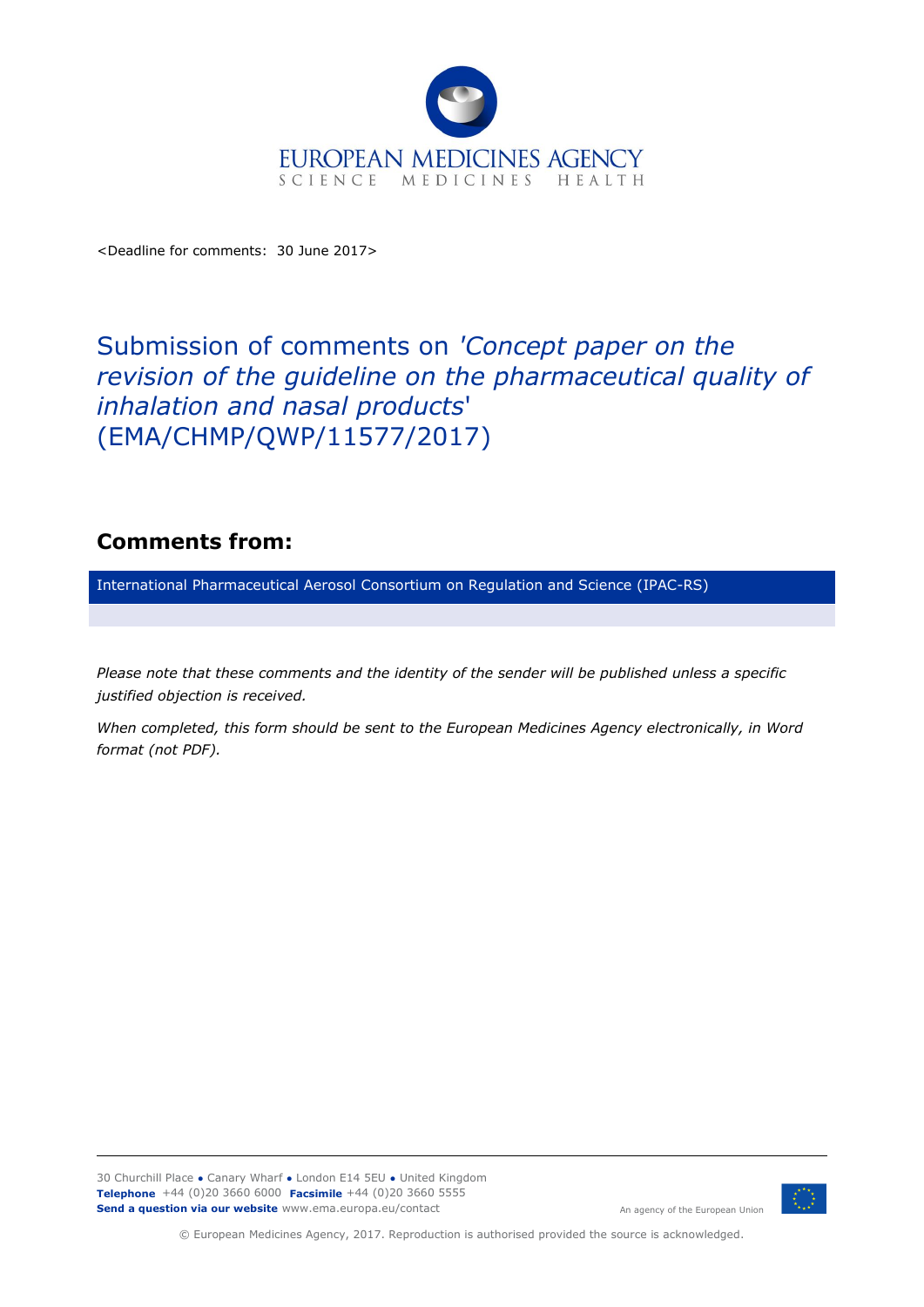## **1. General comments**

| Stakeholder number                 | General comment (if any)                                                                                                                                                                                                                                                                                                                                                                                                                 | Outcome (if applicable)         |
|------------------------------------|------------------------------------------------------------------------------------------------------------------------------------------------------------------------------------------------------------------------------------------------------------------------------------------------------------------------------------------------------------------------------------------------------------------------------------------|---------------------------------|
| (To be completed by the<br>Agency) |                                                                                                                                                                                                                                                                                                                                                                                                                                          | (To be completed by the Agency) |
|                                    | We support the decision to update the guideline to<br>reflect the scientific and technological advancements that<br>are applied to inhalation and nasal product development.<br>We recommend that the updates are not overly<br>prescriptive, reference existing EU guidance and current<br>compendia where possible, and recognise that alternate<br>approaches may be possible with prior consultation and<br>scientific justification |                                 |
|                                    | We support consistency of this guideline update with<br>the proposed guideline on "Quality requirements of<br>medicinal products containing a device component to<br>delivery or use of the medicinal product," where<br>applicable.                                                                                                                                                                                                     |                                 |
|                                    | Discussions related to "patient handling studies" in<br>4.2.1.19 (of current guideline) should also make<br>reference to current standards.                                                                                                                                                                                                                                                                                              |                                 |
|                                    | Increasingly, new add-on devices are becoming<br>available (i.e., e-connective add-on devices for pMDIs).<br>Some guidance on data requirements (if any) for those<br>approved medicinal products that these add-on devices<br>are to be used with would be welcomed.                                                                                                                                                                    |                                 |
|                                    | Guidance on quality related data requirements for the<br>addition of a Dose Indicator/Counter would be welcome                                                                                                                                                                                                                                                                                                                           |                                 |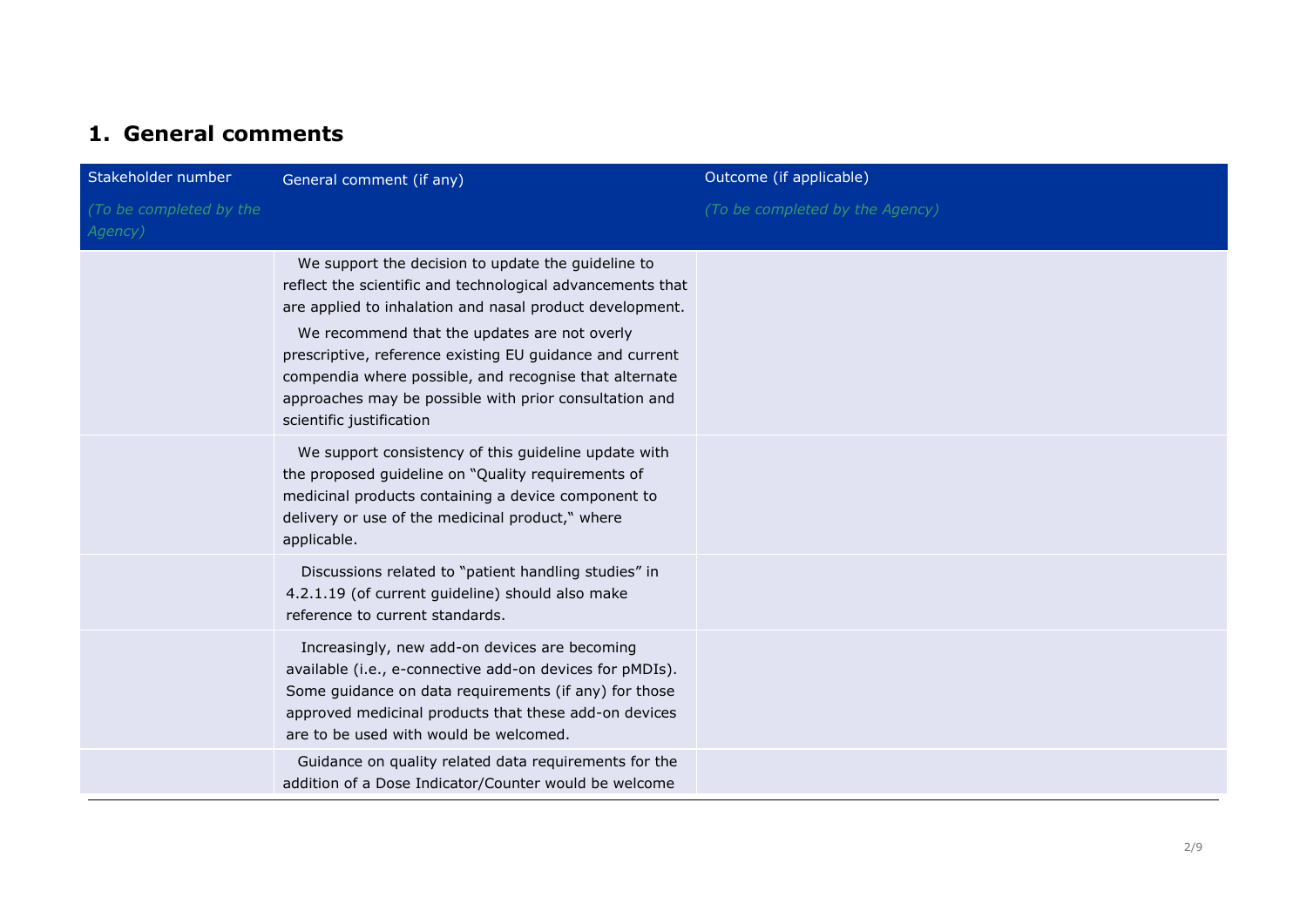| Stakeholder number                 | General comment (if any)                                                                                                                                                                                                                  | Outcome (if applicable)         |
|------------------------------------|-------------------------------------------------------------------------------------------------------------------------------------------------------------------------------------------------------------------------------------------|---------------------------------|
| (To be completed by the<br>Agency) |                                                                                                                                                                                                                                           | (To be completed by the Agency) |
|                                    | as such guidance is currently not available. Principles<br>outlined in similar guidance from other regulatory<br>regions should be considered.                                                                                            |                                 |
|                                    | The guidance implies relevance to asthma and COPD<br>inhalation products (indeed the clinical guidance for<br>these diseases is cross-referenced). Consider including<br>reference to other diseases treated using inhalation<br>products |                                 |
|                                    | Are there plans to work with Health Canada on<br>revisions to this guideline?                                                                                                                                                             |                                 |
|                                    | Consideration should be given to establishing<br>requirements for pediatric subpopulations, in particular<br>with respect to clinical use                                                                                                 |                                 |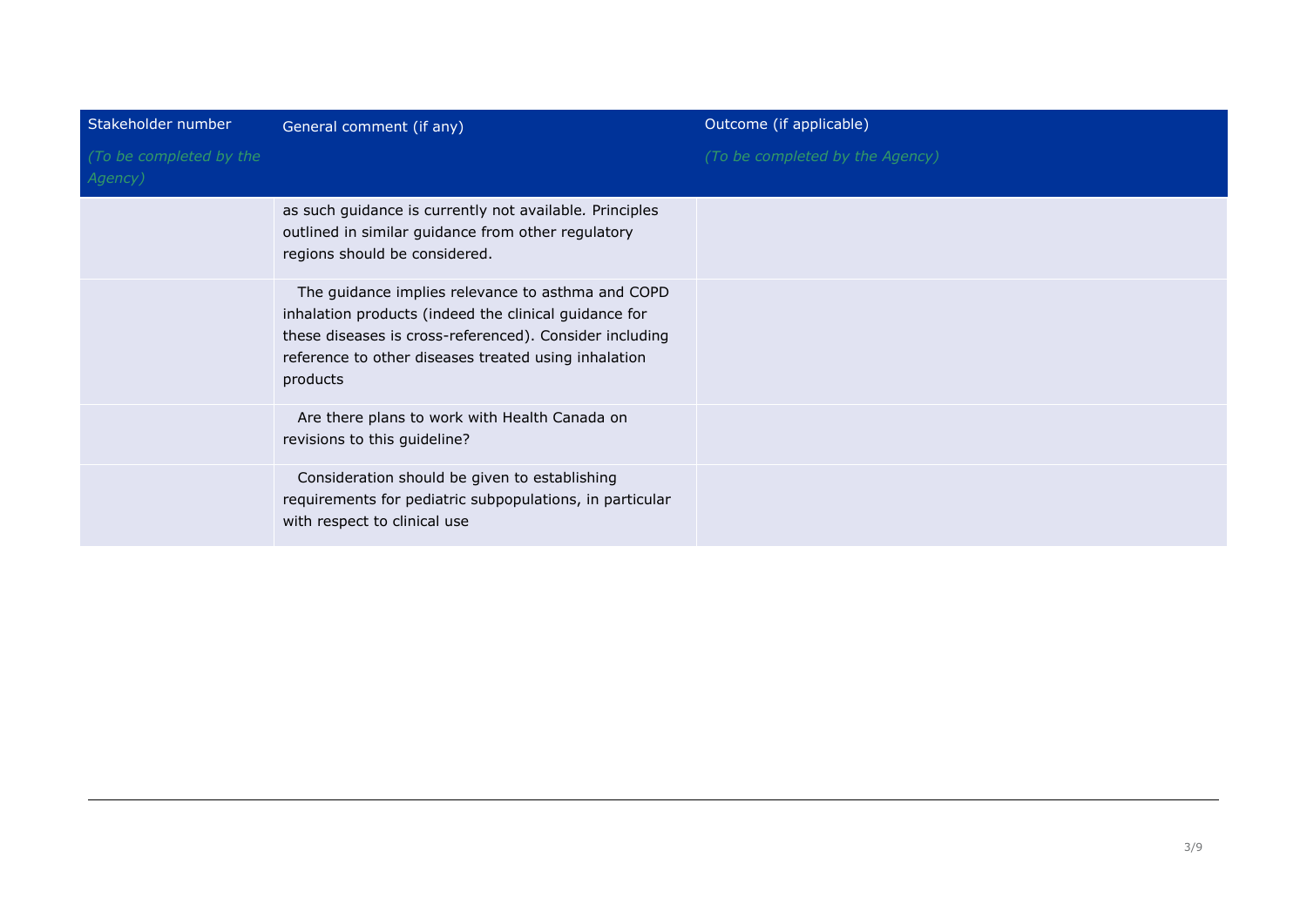## **2. Specific comments on text**

| Line number(s) of                                                         | Stakeholder number                 | Comment and rationale; proposed changes                                                                                                                                                                                                                                                                                                                                                                                                                                                                                                                                                                                                                                                                                                                                                                                                                                                                                                                                                                                                                                                                  | Outcome                         |
|---------------------------------------------------------------------------|------------------------------------|----------------------------------------------------------------------------------------------------------------------------------------------------------------------------------------------------------------------------------------------------------------------------------------------------------------------------------------------------------------------------------------------------------------------------------------------------------------------------------------------------------------------------------------------------------------------------------------------------------------------------------------------------------------------------------------------------------------------------------------------------------------------------------------------------------------------------------------------------------------------------------------------------------------------------------------------------------------------------------------------------------------------------------------------------------------------------------------------------------|---------------------------------|
| the relevant text<br>(e.g. Lines 20-23)                                   | (To be completed by<br>the Agency) | (If changes to the wording are suggested, they should be<br>highlighted using 'track changes')                                                                                                                                                                                                                                                                                                                                                                                                                                                                                                                                                                                                                                                                                                                                                                                                                                                                                                                                                                                                           | (To be completed by the Agency) |
| Section 2<br>Discussion (on the<br>problem<br>statement); first<br>bullet |                                    | Proposed changes:<br>Dose Proportionality<br>Further clarification on how to demonstrate dose<br>proportionality across a product range in vitro for waiving PK<br>studies would beneficial and the general approach published<br>recently provides a useful starting point (Quality of Medicines<br>Q&A, Specific types of product - Orally inhaled products<br>published 06/03/2017).<br><b>Stage Grouping</b><br>The use of impactor stage groupings is well established in the<br>industry as part of the overall control strategy for inhalation<br>products. The selection of stage groupings and flow rate, are<br>product and patient group specific and therefore should be<br>scientifically justified on an individual product basis.<br>Data for Inhalation Spray with Spacer/Holding Chamber<br>As detailed scientific discussion is available regarding<br>requirements for in vitro assessment of spacer/holding<br>chamber, we suggest that any revised guidance is provided at<br>a high level only and reference other similar standards or<br>guidance from other regulatory regions. |                                 |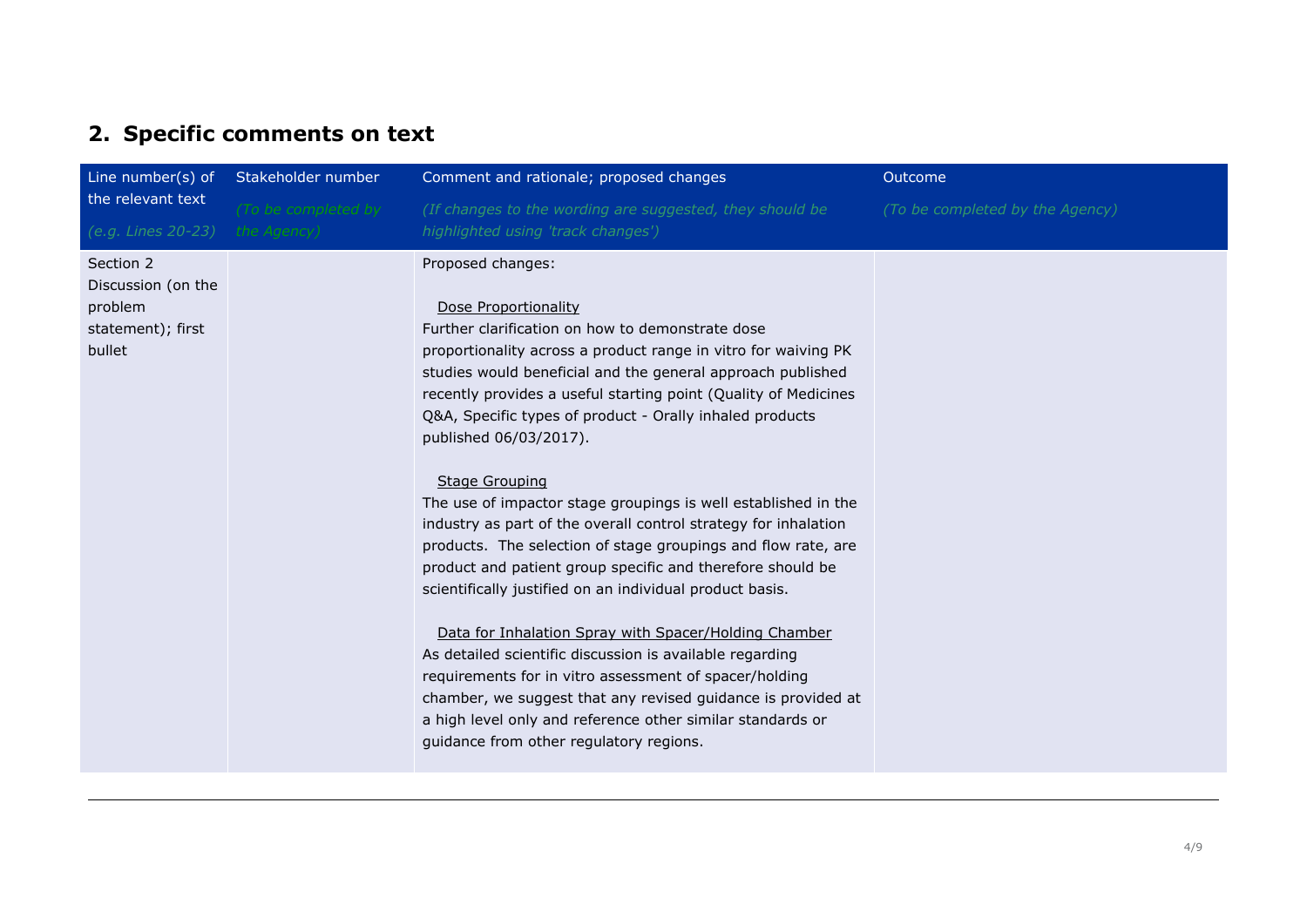| Line number(s) of<br>the relevant text | Stakeholder number  | Comment and rationale; proposed changes                                                                                                                                                                                                                                                                                                                                                                                                                                                                                                                                                                                                                                                                                                                                                                                                                                                                                        | Outcome                         |
|----------------------------------------|---------------------|--------------------------------------------------------------------------------------------------------------------------------------------------------------------------------------------------------------------------------------------------------------------------------------------------------------------------------------------------------------------------------------------------------------------------------------------------------------------------------------------------------------------------------------------------------------------------------------------------------------------------------------------------------------------------------------------------------------------------------------------------------------------------------------------------------------------------------------------------------------------------------------------------------------------------------|---------------------------------|
|                                        | (To be completed by | (If changes to the wording are suggested, they should be                                                                                                                                                                                                                                                                                                                                                                                                                                                                                                                                                                                                                                                                                                                                                                                                                                                                       | (To be completed by the Agency) |
| (e.g. Lines 20-23)                     | the Agency)         | highlighted using 'track changes')                                                                                                                                                                                                                                                                                                                                                                                                                                                                                                                                                                                                                                                                                                                                                                                                                                                                                             |                                 |
| Section 2; second<br>bullet            |                     | Comment: The document states that the revised Guideline<br>will address 'the possibility to use new abbreviated methods<br>for determination of aerodynamic particle size distribution'.<br>Proposed changes:<br>We suggest that any guidance on this topic should not be<br>prescriptive regarding when (for what purpose) the<br>abbreviated methods are used, but that the possibility to use<br>such methods for, e.g., determination of aerodynamic particle<br>size distribution during development and during the<br>commercial lifecycle be provided. To support this activity,<br>description of suitable apparatus would be required and it is<br>recommended that any such supporting information is<br>established in the relevant pharmacopoeia, e.g., Ph. Eur.<br>Inhalanda monograph.<br>Please ensure that any guidance on abbreviated methods are<br>aligned with or referenced in OIP equivalence guideline. |                                 |
| Section 2; third<br>bullet             |                     | Comment: This bullet states that a revised guideline would<br>address, "The possibility to conduct intra-and inter-device<br>variability for delivered dose uniformity in one test in the<br>finished product specification."<br>We support the combination of the determination of intra- and<br>inter-device variability in one test for the assessment of<br>delivered dose uniformity in the finished product specification.                                                                                                                                                                                                                                                                                                                                                                                                                                                                                               |                                 |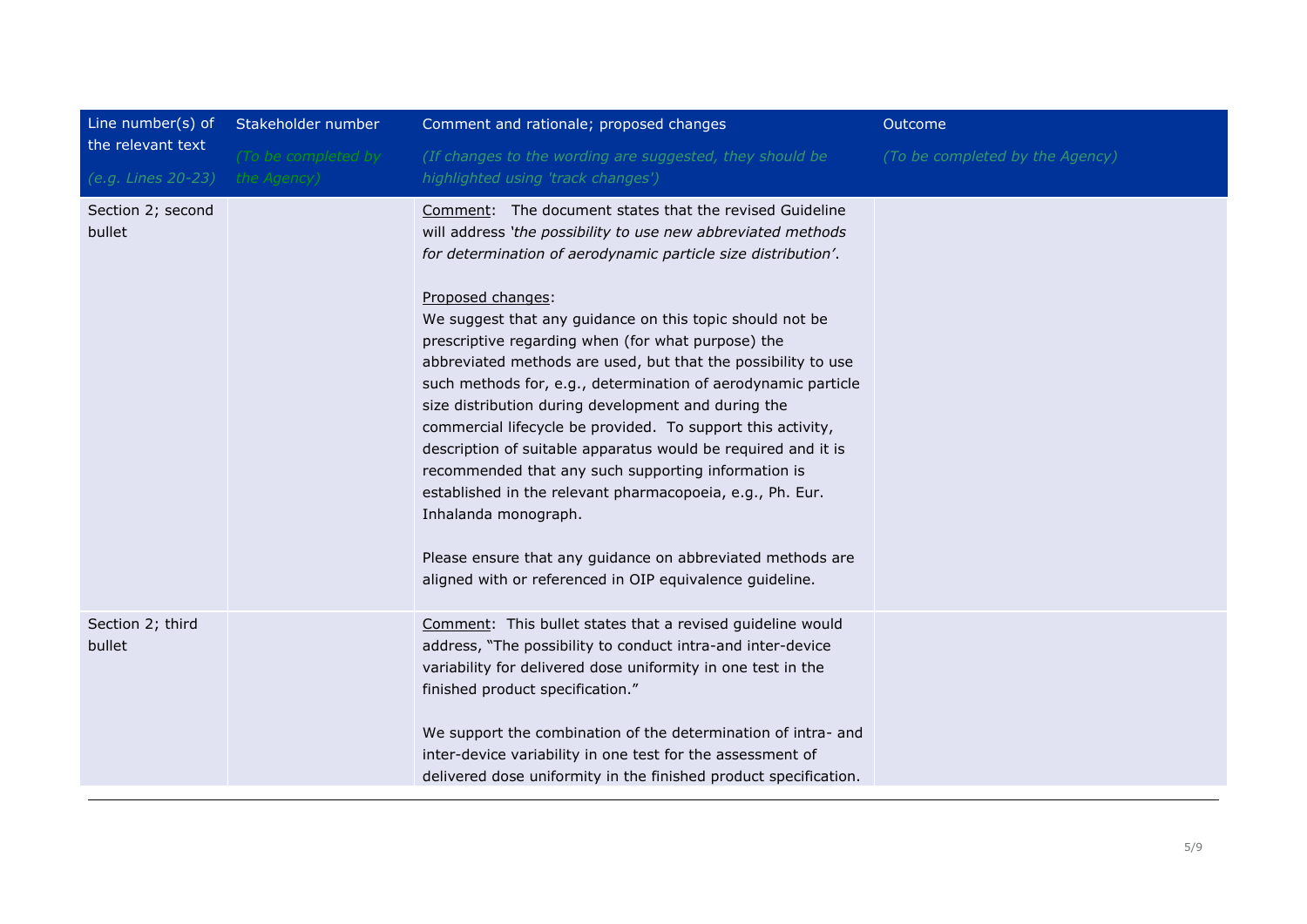| Line number(s) of           | Stakeholder number  | Comment and rationale; proposed changes                                                                                                                                                                                                                                                                                                                                                                                                                                                                                                                                                                                                                                                                                                                                                                              | Outcome                         |
|-----------------------------|---------------------|----------------------------------------------------------------------------------------------------------------------------------------------------------------------------------------------------------------------------------------------------------------------------------------------------------------------------------------------------------------------------------------------------------------------------------------------------------------------------------------------------------------------------------------------------------------------------------------------------------------------------------------------------------------------------------------------------------------------------------------------------------------------------------------------------------------------|---------------------------------|
| the relevant text           | (To be completed by | (If changes to the wording are suggested, they should be                                                                                                                                                                                                                                                                                                                                                                                                                                                                                                                                                                                                                                                                                                                                                             | (To be completed by the Agency) |
| (e.g. Lines 20-23)          | the Agency)         | highlighted using 'track changes')                                                                                                                                                                                                                                                                                                                                                                                                                                                                                                                                                                                                                                                                                                                                                                                   |                                 |
|                             |                     | Any revised requirement for the intra and inter-device<br>variability test should also be reflected in the Ph. Eur.<br>Inhalanda monograph.<br>Proposed changes:<br>Consider providing examples describing sample regimens for<br>the determination of the intra- and inter device variability;<br>please also consider providing a definition of intra and inter-                                                                                                                                                                                                                                                                                                                                                                                                                                                   |                                 |
|                             |                     | device variability.                                                                                                                                                                                                                                                                                                                                                                                                                                                                                                                                                                                                                                                                                                                                                                                                  |                                 |
| Section 2; fourth<br>bullet |                     | Comment: This bullet states that a revised guideline would<br>address, "Complementary guidance how to justify that the<br>manufacturing process may be considered as a standard<br>process in accordance with the process validation guideline."<br>We support the development of clear guidance on how the<br>manufacturing process may be considered as a standard<br>process as a key output of this update, as this will enable<br>more rapid and consistent development of products and<br>facilitate patient access; reduce the process validation<br>requirements for MAA filings; and potentially impact on post<br>approval submissions as a result of the data requirements not<br>being as significant/stringent if a standard vs complex<br>manufacturing process can be justified.<br>Proposed changes: |                                 |
|                             |                     | Providing complementary information on how to justify                                                                                                                                                                                                                                                                                                                                                                                                                                                                                                                                                                                                                                                                                                                                                                |                                 |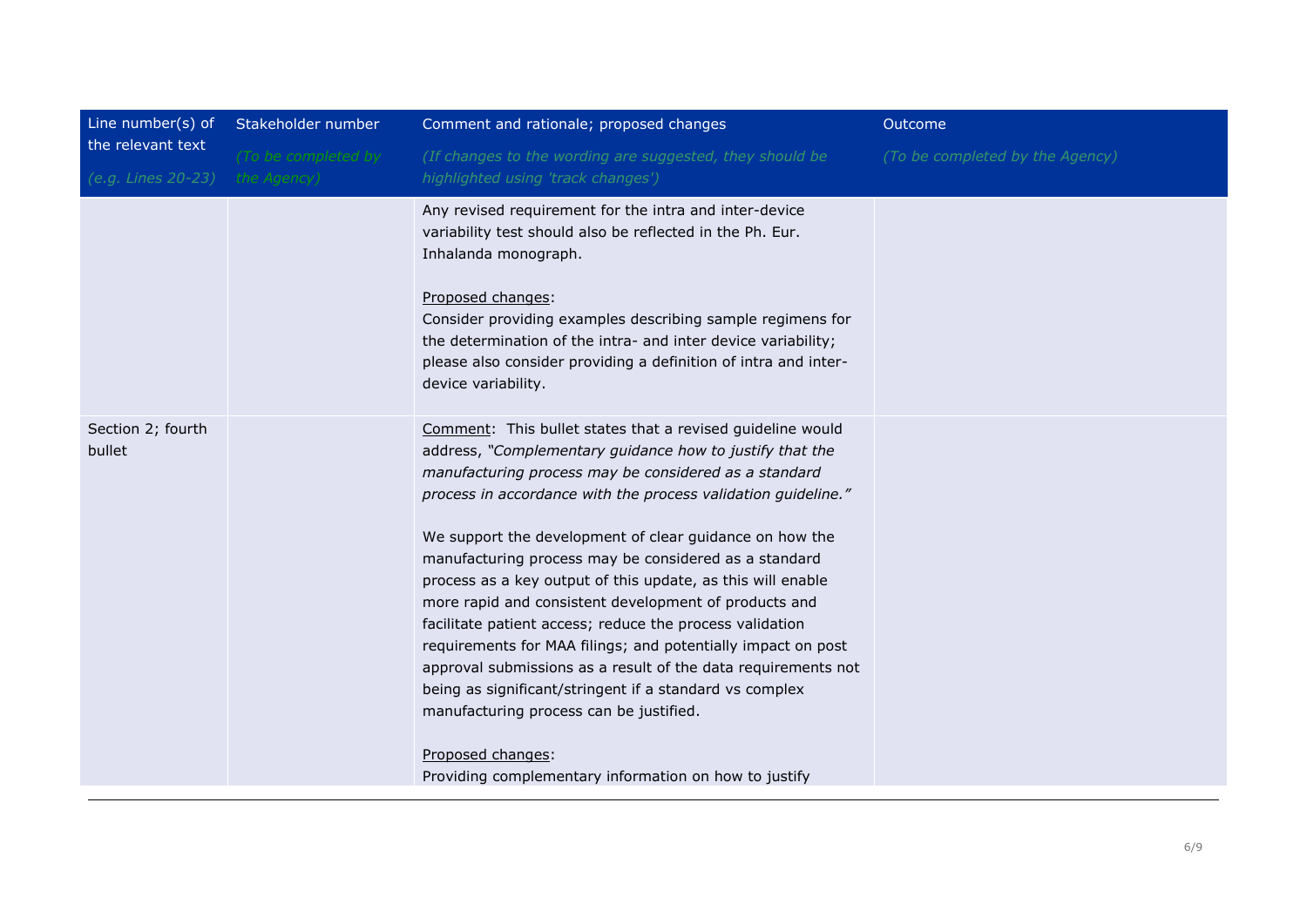| Line number(s) of                       | Stakeholder number                 | Comment and rationale; proposed changes                                                                                                                                                                                                                                                                                                                                                                                                                                                                                                                                                                                     | Outcome                         |
|-----------------------------------------|------------------------------------|-----------------------------------------------------------------------------------------------------------------------------------------------------------------------------------------------------------------------------------------------------------------------------------------------------------------------------------------------------------------------------------------------------------------------------------------------------------------------------------------------------------------------------------------------------------------------------------------------------------------------------|---------------------------------|
| the relevant text<br>(e.g. Lines 20-23) | (To be completed by<br>the Agency) | (If changes to the wording are suggested, they should be<br>highlighted using 'track changes')                                                                                                                                                                                                                                                                                                                                                                                                                                                                                                                              | (To be completed by the Agency) |
|                                         |                                    | standard manufacturing processes for inhalation products<br>would be beneficial to the industry. Such justification should<br>be risk based and reflect the accumulated company knowledge<br>of inhaled product platforms and their manufacturing unit<br>operations, the site manufacturing experience for the specific<br>product platform and the development knowledge (including<br>product and process design space) available for the specific<br>inhaled or nasal product. Please consider including guidance<br>on where in module 3 such information should be placed.                                            |                                 |
| Section 2; fifth<br>bullet              |                                    | IPAC-RS will comment on this topic based on further<br>regulatory developments related to the MDR and based on the<br>proposed text in the revised guideline.                                                                                                                                                                                                                                                                                                                                                                                                                                                               |                                 |
| Section 2; sixth<br>bullet              |                                    | Comment: The text states that revisions will address<br>"Updating of relevant parts to reflect the concepts of<br>ICHQ8/Q9/Q10." We support this alignment of the guideline<br>with ICH Q8/Q9/Q10 concepts. The use of scientific and risk<br>based approaches to both formulation development and<br>device design and development, including the use of<br>consensus quality standards such as the relevant ISO<br>standards, are well established in the inhalation industry and<br>the updating of relevant parts of the quality guideline to<br>reflect ICH Q8/Q9/Q10 concepts at a high level would be<br>beneficial. |                                 |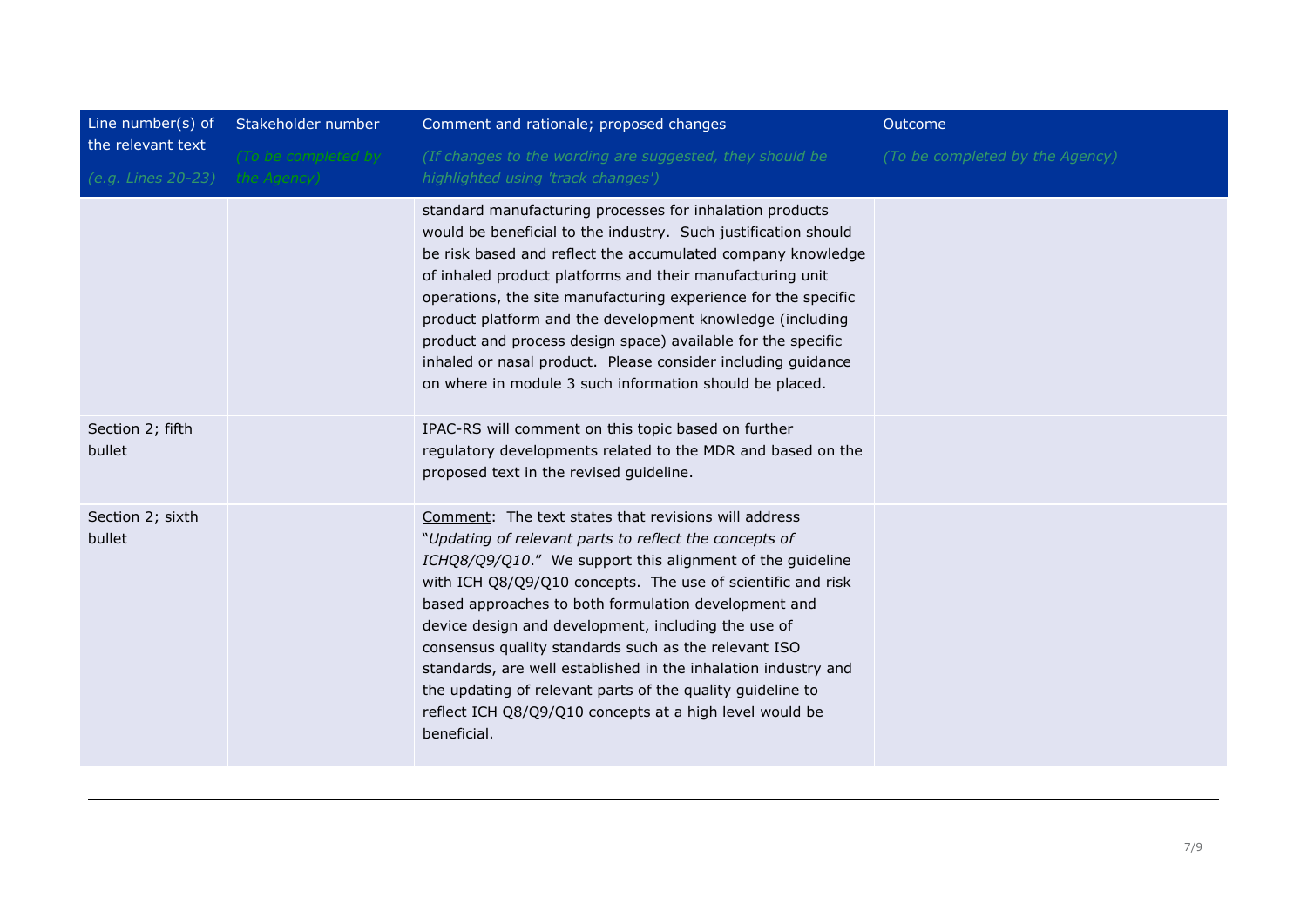| Line number(s) of<br>the relevant text<br>(e.g. Lines 20-23)               | Stakeholder number                 | Comment and rationale; proposed changes                                                                                                                                                                                                                                                                                                                                                                                                                                                                                                                                                                                                                                                                                                                                                                                                                                                                                  | Outcome                         |
|----------------------------------------------------------------------------|------------------------------------|--------------------------------------------------------------------------------------------------------------------------------------------------------------------------------------------------------------------------------------------------------------------------------------------------------------------------------------------------------------------------------------------------------------------------------------------------------------------------------------------------------------------------------------------------------------------------------------------------------------------------------------------------------------------------------------------------------------------------------------------------------------------------------------------------------------------------------------------------------------------------------------------------------------------------|---------------------------------|
|                                                                            | (To be completed by<br>the Agency) | (If changes to the wording are suggested, they should be<br>highlighted using 'track changes')                                                                                                                                                                                                                                                                                                                                                                                                                                                                                                                                                                                                                                                                                                                                                                                                                           | (To be completed by the Agency) |
| Section 2;<br>seventh bullet                                               |                                    | Comment: The text notes that revision will address "The<br>possibility to include a chapter on lifecycle management."<br>We welcome inclusion of a high level chapter on lifecycle<br>management.<br>Proposed changes:<br>This chapter could provide guidance on the circumstances<br>under which the provision of in vitro data may be used to<br>support post approval changes, and of how risk based<br>approaches, in alignment with ICHQ8/Q9/Q10, are applied to<br>post approval change. Including case studies to exemplify the<br>principles provided in the updated guidance for lifecycle<br>management of changes typical for inhaled products would be<br>helpful (e.g., how typical lifecycle changes such as container<br>closure system updates, change of manufacturing site or<br>process, introduction of a new product strength or pack size<br>are documented with the existing variations guidance) |                                 |
| Section 2<br>Discussion (on the<br>problem<br>statement);<br>eighth bullet |                                    | Comment: Text states that the revised Guideline will address<br>'Inclusion of requirements in published Q&A, such as<br>robustness test after dropping of an inhalation device and an<br>acceptable range of fine particle dose (FPD) in the finished<br>drug product specification'<br>Proposed changes:<br>Clarifying robustness testing after dropping of an inhalation<br>device would be helpful. The information provided in Quality<br>of Medicines Q&A, "Should dropping of an inhalation device be                                                                                                                                                                                                                                                                                                                                                                                                              |                                 |